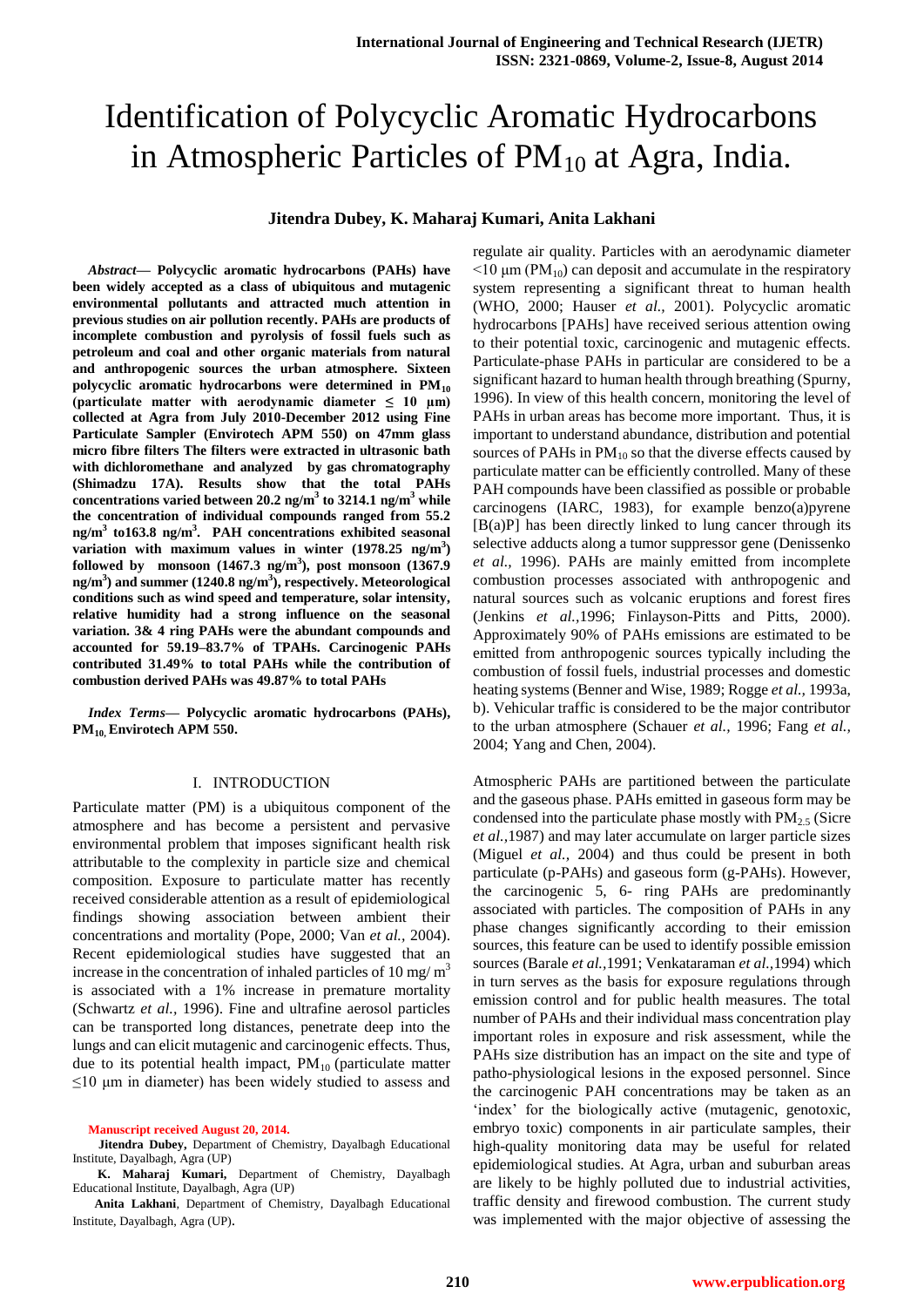exposure levels of 16 US EPA prioritized PAHs of respirable PM<sub>10</sub> in ambient air. The PAH compounds under study were: Naphthalene (Nap), Acenaphthylene (Acy), Acenaphthene (Ace), Fluorine (Flu), Phenanthrene (Phen), Anthracene (Anth), Fluoranthene (Fla), Pyrene (Pyr), Benzo(a)anthracene (BaA), Chrysene (Chy), Benzo(b)fluoranthene (BbF), Benzo(k)fluoranthene (BkF), Benzo(a)pyrene (BaP), Dibenz(a,h)anthracene (DbA), Benzo(g,h,i) perylene (BghiP) and Indeno  $(1,2,3-c,d)$  pyrene  $(IP)$ .

# II. METHODOLOGY

# **Description of Sampling Site**

Agra is situated in the extreme southwest corner of Uttar Pradesh. It stretches across 26º 44'N to 27º 25'N and 77º 26'E to 78º 32'E. Its borders touch Rajasthan to its west and south, the district of Firozabad to its East and the districts of Mathura and Etah to its North. It is situated on the banks of river Yamuna; it has a limited forest area supporting mainly deciduous trees. According to census 2001, the area of Agra district is  $4027 \text{ km}^2$  with a total population of about 1,316,177 and density about  $21,148$  of  $km^2$  with 386,635 vehicles registered and 32,030 generator sets. In Agra, 60% pollution is due to vehicles [RTO, 2008]. Three National Highways (NH-2, NH-11 and NH-3) pass through the city. Like most cities of north India, the weather and climate of Agra is extreme and tropical. Agra suffers from extremities of climate with scorching hot summers and chilly winters. It is about 169 m above the mean sea level and has a semiarid climate with atmospheric temperature ranging from 11-48°C (maximum) and 0.7-30°C (minimum), relative humidity 25-95%, light intensity 0.7-5.6 oktas (cloudiness) and rainfall 650 mm per year. The climate of Agra has been broadly divided into four seasons: winter (December to February), summer (March to June), monsoon (July to September) and post-monsoon (October to November). During monsoon period the temperature ranges between 26 and 39°C and relative humidity varies between 70 and 100% respectively. The winter months are cool, temperature ranges between 2 to 15°C while relative humidity is 60 to 90%. Summers are characterized by high temperature ranging between 23 to 45°C and low relative humidity 25 to 40%.

Sampling was conducted on the roof of the faculty building in the Institute at Dayalbagh. The site is dominated primarily by agricultural areas towards its north but about 2 km south of the site lies a busy roadway intersection situated on the National Highway No.2 (NH-2). NH-2 connects Delhi to Kolkata via Agra and is one of the busiest Highways. On an average six to seven thousand vehicles ply on this highway and comprise about 3500 light motor vehicles (LMV), 500 light commercial vehicles (LCV's) and 2500 heavy commercial vehicles (HCV) [NHAI, 2007].  $PM_{10}$  aerosols were collected using fine particulate sampler with Wins-Anderson Impactor (APM 550) with sharp cut points of 10 µm and 2.5 µm. Samples were collected on desiccated and pre-weighed Whatman glass microfiber filters (47 mm diameter) at a flow rate of 16.6 liter per minute for 24 hours. After sampling all filters were again desiccated and weighed till constant weight. The filters were then sealed in polyethylene zip-lock bags and stored at  $4^{\circ}C$ until analysis. From the difference of the initial and final

weights and volume of air sampled, the mass concentration of fine particulate matter was calculated by dividing mass deposited by volume of air.

# **Monitoring of Meteorological Parameters**

Meteorological data such as ambient temperature, rainfall, relative humidity, wind speed and wind direction were recorded through an automatic weather monitoring system (Envirotech's Wind Monitor WM271) mounted on the roof 8m above the ground level at the sampling site. It was programmed to collect data at 1 minute interval and store them in memory to be downloaded to a computer and software.

# **Extraction**

The filters were cut into small pieces and extracted in Dichloromethane (DCM) by ultra-sonication for about two hours with an interval of 5 minutes at every 15 minutes. The extract was filtered through Whatman filter paper and cleaned through column chromatography employing silica gel column of 15 cm length and 1.5 cm diameter. These extracts were concentrated by rotary evaporator and finally reduced to 2 ml under the stream of nitrogen gas and stored in a Teflon vial at a low temperature until analysis of PAHs.

# III. ANALYSIS

PAHs were analyzed in the split less mode using a temperature gradient program by Gas Chromatograph (GC, Shimadzu 17AATF, version 3.0) equipped with a FID detector and capillary column (25 m length, 0.3 mm internal diameter: BP) with Dimethyl polysiloxane as stationary phase. Nitrogen was the carrier gas at a flow rate of 12.7 ml  $min^{-1}$ . The oven temperature was held at 40°C for 5 minutes and programmed to rise to 179 $^{\circ}$ C at 10 $^{\circ}$ C min<sup>-1</sup>, held for 2 minutes and then elevated to 300°C at 9°C min<sup>-1</sup>. The temperature of injector and detector was maintained at 210 and 310°C respectively. The GC was calibrated with a standard solution of 16 PAH compounds (Supelco EPA 610 PAH mixture). The procured PAH mixture contained the following 16 EPA priority PAHs in mixed solvent (methanol: dichloromethane; vol/vol, 1:1); Naphthalene (Nap), Acenapthylene (Acy), Acenapthene (Ace), Fluorene (Flu), Phenanthrene (Phen), Anthracene (Anth), Fluoranthene (Fla), Pyrene (Pyr), Benzo(a)anthracene (BaA), Chrysene (Chy), Benzo(b)fluranthrene (BbF), Benzo(k)fluranthene (BkF), Benzo(a)pyrene (BaP), Dibenzo(a,h) anthracene (DbA), Benzo(ghi)perylene (BghiP), Indeno (1,2,3-c,d)pyrene (IP). Five point calibration curves for all the target analytes were obtained by analysis of serial dilution of PAH standard. Calibration curves were plotted by regression analysis. 1μl of the extracted sample was injected into GC and the program was run for 40 minutes. Individual PAH were identified by comparing their retention time with the standard chromatogram. Each PAH compound was quantified by plotting its peak area on the regression curve of standard. The compounds Phenanthrene and Anthracene, Chrysene and benzo(A) anthracene, Benzo(b)fluranthrene (BbF), Benzo(k)fluranthene (BkF), co-elute. Therefpre in the present study these pair of compounds have been reported as their sums.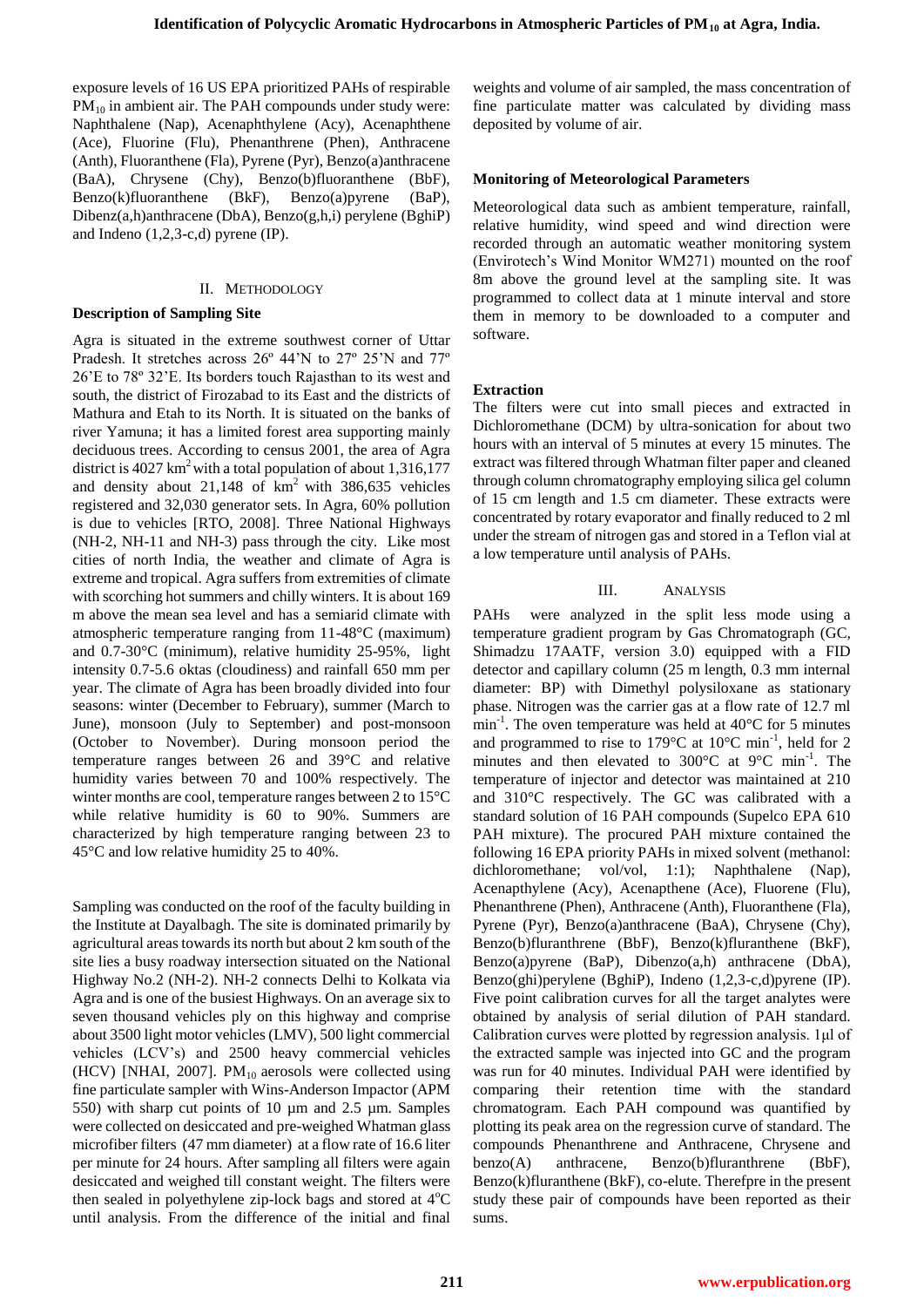## **International Journal of Engineering and Technical Research (IJETR) ISSN: 2321-0869, Volume-2, Issue-8, August 2014**

#### **Quality Control and Assurance**

The limits of detection (LOD) for PAHs were determined through repeated runs (n=6) of respective standard of lowest concentration. The LOD was based as three times the observed standard deviation of six replicate analyses of the lowest standard (Notar and Leskovsek, 2000). PAH concentrations only above their corresponding LOD are reported here.

#### IV. RESULTS AND DISCUSSION

#### **Mass Concentration of PM<sup>10</sup>**

 $PM_{10}$  were collected from July 2010-December 2012. PM<sub>10</sub> mass concentration ranged from 24.1 to 124.0  $\mu$ g/m<sup>3</sup> in monsoon (geometric mean (GM),  $49.8 \pm 0.9$  µg/ m<sup>3</sup>), 35.8 to 420.9 µg /m<sup>3</sup> in post monsoon (GM, 197.3 ± 1.3 µg/ m<sup>3</sup>), 18.2 to 599.5 µg/ m<sup>3</sup> in summer (GM, 148.0  $\pm$  1.3 µg /m<sup>3</sup>) and 110.9 to 593.3 µg/ m<sup>3</sup> in winter (GM, 281.8 ± 2.1 µg/m<sup>3</sup>) with an annual average of  $126.5 \pm 1.1$  µg/m<sup>3</sup>. A comparison of the mass concentrations of  $PM_{10}$  in different seasons is displayed in Fig. 1.  $86\%$  of  $PM_{10}$  samples were found above the NAAQS standards of 40  $\mu$ g/ m<sup>3</sup>. The observations are found to be consistent with earlier studies reported in India (Sharma *et al.,* 2007; Mohanraj *et al.,* 2010).



**Fig. 1- Seasonal variation in mass concentration of PM<sup>10</sup>**

## **PAH concentrations in PM<sup>10</sup>**

16 PAH compounds [Napthalene (Nap), Acenapthalene (Ace), Acynapthalene (Acy), Anthracene (Anth), Phenanthrene (Phen), Fluorene (Flu), Fluoranthene (Fla), Pyrene (Pyr), Benzo(a)anthracene (BaA), Chrysene (Chy), Benzo(b)fluoranthene (BbF), Benzo(k)fluoranthene (BkF), Benzo(a)pyrene (BaP), Benzo(ghi)pyrelene (BghiP), Dibenzoanthracec (DbA), Indeno(123-c,d)pyrene (IP)] were determined in the samples by gas chromatography. Among these 16 compounds BghiP, DbA and IP were below detection limit in most of the samples, hence they have been excluded from further analysis. The geometric mean concentrations are presented in Table 1. The concentration of individual compounds varied between  $55.2$  ng/m<sup>3</sup> to 191.4 ng/m<sup>3</sup>, while summed PAH mass concentration ( $\Sigma$ PAHs) in

PM<sub>10</sub> varied between 20.1 to 3214 ng /m<sup>3</sup>. On an average, PAHs accounted for 0.51% of the  $PM_{10}$  mass. The annual as well as the seasonal mean values of Total PAHs (sum of all measured PAHs) in this area are much higher than those reported for Amritsar (154 ng/ m<sup>3</sup>, Kaur *et al.*, 2013), Agra (120 ng/m<sup>3</sup> , Rajput *et al.,* 2010), Delhi (668-672 ng/ m<sup>3</sup> , Sharma *et al.*, 2007), London (17.23 ng/ m<sup>3</sup>, Baek *et al.*, 1992; Brown *et al.*, 1996), Hong Kong (5.30 ng /m<sup>3</sup>, Chang *et al.*, 2012) and moderately higher than Giza  $(1430 \text{ ng/m}^3)$ , Hassan and Khoder, 2012).

The major PAH compounds in  $PM_{10}$  at the monitoring site were Benzo(b)fluoranthene, Fluoranthene, Acenaphthylene, Benzo(a)anthracene, Anthracene, Phenanthrene, Chrysene, Pyrene and Naphthalene. These are strongly related to emissions from motor vehicles, coal, wood, bio-mass and refuse combustion. The composition of PAHs depends on the combustion temperature. At low to moderate temperature, as in the wood stove or as from the combustion of coal, low molecular weight PAH compounds are abundant, whereas, at higher temperature, such as in the vehicle emissions, the higher molecular weight PAH compounds are dominant (Zhang *et al.,*2004). The sixteen PAHs can be classified according to their number of aromatic rings: two (Nap), three (Acy, Ace, Flu, Phen, Anth), four (Pyr, Fla, BaA, Chy), five (BbF, BkF, BaP) and six (BghiP, DbA and IP). In this study, on an annual basis three and four ring compounds were dominant (almost ˃59%) in all seasons, indicating mixed sources (Fig. 2). The two ring compounds were predominant in summer while in winter the three ring compounds were dominant. The dominance of the 2 and 3 ring compounds suggests that low temperature pyrolysis (combustion) is the main source of PAHs in the study area. Moreover, the low molecular weight (2–3 ring) PAHs are dominantly present in gaseous phase in the atmosphere and during interactions with aerosols in the atmosphere, considerable fraction of these may get adsorbed/ absorbed on the particulate matter thus, resulting in to building up of their higher concentrations. Flu, Pyr, Chy, BbF, BkF, BaA, BaP, IP and BghiP are the main combustion derived PAH (COMPAH) (Bourotte *et al.,* 2005). The sum of these combustion derived PAHs comprised 49.87% of the total PAHs.



**Fig. 2- Abundance of PAH in PM<sup>10</sup> on the basis of aromatic rings**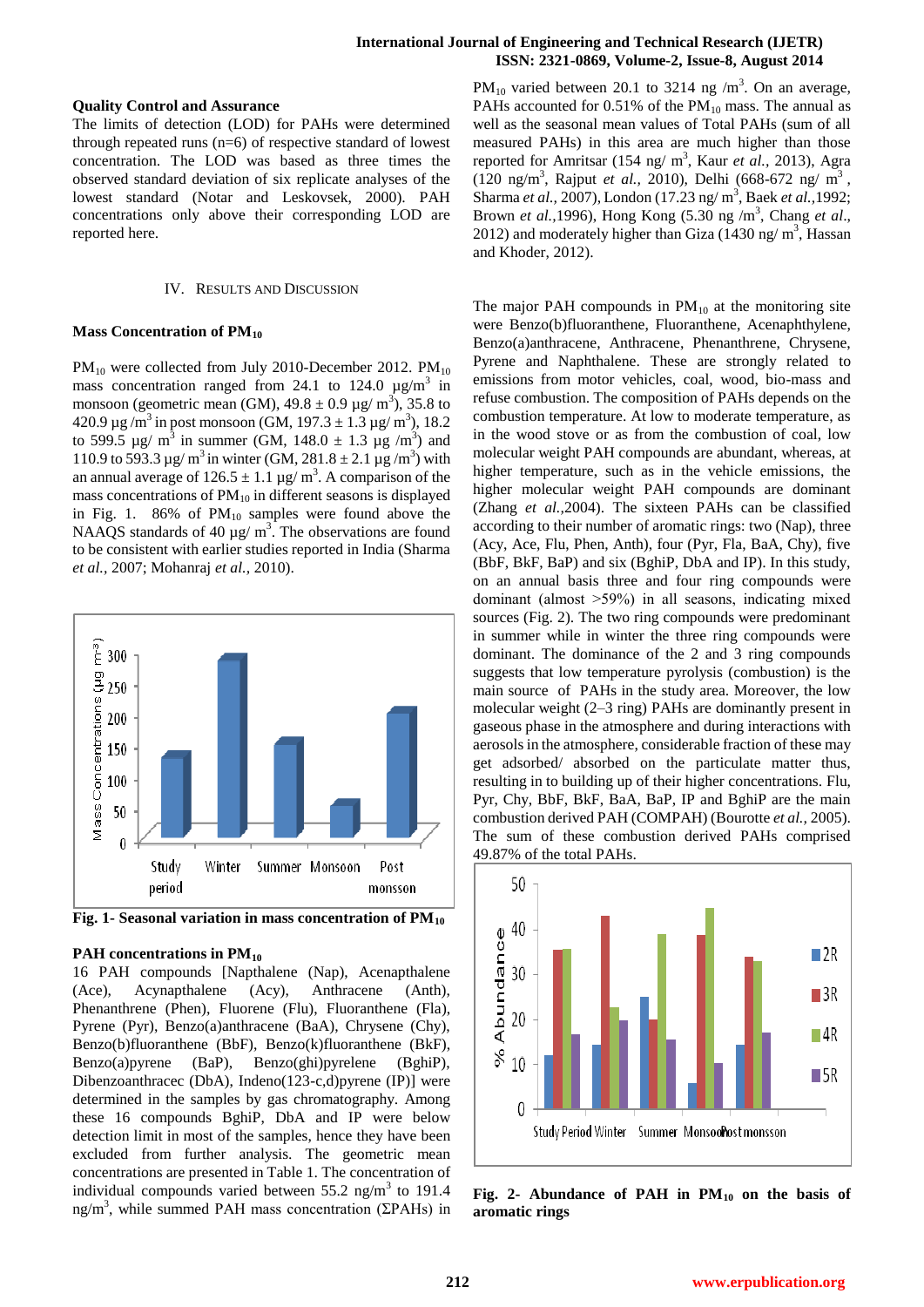| PAHs                    | <b>Study Period</b> |      |       | Winter          |       |       | Summer          |       |       | Monsoon         |       |       | Post Monsoon    |       |       | Winter/<br>Summer |
|-------------------------|---------------------|------|-------|-----------------|-------|-------|-----------------|-------|-------|-----------------|-------|-------|-----------------|-------|-------|-------------------|
|                         | Mean                | Min  | Max   | Mean            | Min   | Max   | Mean            | Min   | Max   | Mean            | Min   | Max   | Mean            | Min   | Max   | Ratio             |
| Nap                     | $156.5 \pm 1.8$     | 30.5 | 315.4 | $284.0 \pm 1.0$ | 254.6 | 315.4 | $299.5 \pm 1.5$ | 90.9  | 415.5 | $85.0{\pm}1.6$  | 30.5  | 147.6 | $225.3 \pm 1.1$ | 197.5 | 254.3 | 0.94              |
| Acy                     | $111.0 \pm 2.1$     | 19.1 | 275.5 | $234.8 \pm 1.1$ | 215.7 | 275.5 | $101.9{\pm}2.3$ | 43.1  | 240.7 | $112.1 \pm 1.7$ | 55.7  | 236.9 | $82.1 \pm 2.1$  | 19.1  | 173.4 | 2.30              |
| Ace                     | $80.7 + 3.7$        | 2.2  | 310.9 | $224.1 \pm 9.7$ | 85.6  | 310.9 | $18.5 + 4.1$    | 2.2   | 119.5 | $145.3 \pm 1.3$ | 112.5 | 271.6 | $86.8{\pm}2.9$  | 4.7   | 215.4 | 12.12             |
| Flu                     | $97.9 \pm 2.5$      | 6.3  | 296.5 | $145.8 \pm 2.2$ | 22.4  | 296.5 | $27.8 + 4.0$    | 6.3   | 183.5 | $82.2 \pm 1.8$  | 45.4  | 271.7 | $119.5 \pm 1.9$ | 21.9  | 222.6 | 5.24              |
| Anth+Phe                | $173.4 + 2.4$       | 18.2 | 706.1 | $247.1 \pm 1.4$ | 118.6 | 366.8 | $91.9 \pm 2.2$  | 22.1  | 296.7 | $230.5 \pm 2.5$ | 18.2  | 706.1 | $173.8 \pm 2.1$ | 37.6  | 413.1 | 2.68              |
| Pyr                     | $142.1 \pm 2.0$     | 11.9 | 516.5 | $102.3 \pm 1.5$ | 50.5  | 199.7 | $108.2{\pm}3.3$ | 11.9  | 287.7 | $234.5 \pm 1.4$ | 133.4 | 516.5 | $141.5 \pm 1.7$ | 61.7  | 328.8 | 0.94              |
| Fla                     | $133.0 \pm 2.8$     | 4.9  | 902.4 | $225.4 \pm 1.4$ | 137.8 | 573.9 | $72.5 \pm 3.7$  | 4.9   | 315.4 | $159.1 \pm 2.3$ | 56.2  | 902.4 | $134.2 \pm 2.5$ | 23.5  | 485.1 | 3.11              |
| Chy+ BaA                | $191.4 \pm 3.1$     | 5.1  | 584.7 | $122.4 + 4.8$   | 5.1   | 520.4 | $284.0 \pm 1.2$ | 231.7 | 348.2 | $264.4 \pm 1.4$ | 130.8 | 569.5 | $172.7 \pm 3.6$ | 5.2   | 584.7 | 0.43              |
| BbF+Bkf                 | $164.7 \pm 1.1$     | 54.3 | 555.1 | $303.0 \pm 1.4$ | 206.9 | 555.1 | $146.8 \pm 1.6$ | 79.9  | 305.1 | $110.4 \pm 1.5$ | 54.3  | 183.3 | $179.2 \pm 1.5$ | 98.7  | 346.9 | 2.06              |
| BaP                     | $55.2 \pm 1.8$      | 15.9 | 162.6 | $88.8 + 1.4$    | 60.6  | 162.6 | $39.4 \pm 1.1$  | 89.4  | 89.4  | $43.3 \pm 1.8$  | 15.9  | 133.3 | $52.5 \pm 1.5$  | 28.9  | 101.5 | 0.99              |
| $\Sigma$ PAHs           | 1306.3              |      |       | 1978.2          |       |       | 1240.8          |       |       | 1467.3          |       |       | 1367.9          |       |       |                   |
| $\Sigma$ CAN<br>PAHs    | 411.4               |      |       | 514.3           |       |       | 520.3           |       |       | 418.2           |       |       | 404.5           |       |       |                   |
| Σ<br><b>COMPAH</b><br>s | 651.4               |      |       | 762.5           |       |       | 606.4           |       |       | 735.0           |       |       | 665.6           |       |       |                   |

**Table 1- Seasonal variation of PAHs concentrations (Geometric Mean in ng/m<sup>3</sup> )**

# **Seasonal Variation of PAH**

Relatively higher concentrations of PAHs were found in winter as compared with other seasons as shown in Table 1. Source emissions and meteorological conditions as well as gas particle partitioning may result in winter and summer difference of PAHs concentrations (Harrison, 2004). Emissions increased obviously owing to the fossil fuel usage for space heating which was one reason for the higher concentrations in winter. The cold start conditions for the vehicles in winter may also contribute to the higher PAHs concentrations. Lower temperatures and atmospheric mixing heights as well as decreased photochemical oxidation intensity can also explain the higher PAHs concentrations in winter (Lobscheid, 2007). PAHs belong to the semi-volatile organic contaminants and occur in both gaseous and particulate phases in the atmosphere. Low atmospheric temperature can affect the distribution of PAHs between the gas and particle phases and result in a relatively larger portion of PAHs partitioning to the particle phase in winter (Zonguldak *et al.,* 2007, Akyuz *et al.,* 2008). Conversely, a higher ambient temperature in summer could change the distribution of PAHs between the gaseous and particulate phases by increasing the vapor pressure of pollutants that adhered to atmospheric aerosols, favoring the volatilization of PAHs from the particulate to gaseous phase, but it could also increase the mixing height of the atmosphere resulting in excellent dilution and dispersion of PAHs and hence reduce them. Ambient air concentrations of PAHs were temperature-dependent. In this study, high molecular weight PAHs had a higher contribution in the summer while low molecular weight PAHs had a higher contribution in the winter. For instance, (BbF +BkF) and BaP occupied about 19.8 and 19.0 % of the ΣPAHs in winter and summer respectively, whereas in monsoon their contribution reduced to 10.47%. Lower concentrations in the monsoon are probably due to wash out effects. Higher PAHs concentrations in winter and lower concentrations in summer were also widely observed in a previous study on PAH content in TSPM in Agra (Rajput *et al.,* 2010), Lucknow

(Pandey *et al.,* 2013) and some Asian cities like Guangzhou (Harrison *et al.,* 2004), Taichung (Zonguldak *et al.,* 2007).

# V. HEALTH RISK ASSESSMENT

Low molecular weight PAHs with two, three and four aromatic rings produce fewer toxic impacts compared with the high molecular weight PAHs, which contain five to six aromatic rings (ATSDR, 1990). The PAHs BaA, BaP, BbF, BkF, Chy, DbA, and IP have been identified as probable human carcinogens (USEPA, 1994; IARC, 2006). These carcinogenic species ranged between 5.1 to 584.7 ng/m<sup>3</sup> (GM 101.6 ng/m<sup>3</sup>) and accounted for 31.49 % of  $\Sigma$ PAHs. The carcinogenic PAHs also showed seasonal variation with contributions being 26.0, 41.9, 28.5 and 29.5 % in winter, summer, monsoon and post monsoon, respectively (Fig. 3). The concentrations of benzo[a] pyrene, which is often used as an indicator of PAH and regarded by the World Health Organisation (WHO) as a good index for PAH carcinogenicity, were in the range of 15.9 to 162.6 ng/m<sup>3</sup>. In principle, the health risk assessment of PAHs can be assessed based on its BaP equivalent concentration (BaPeq). The carcinogenic potency of total PAHs can be assessed by the sum of the BaPeq concentrations of each PAHs. BaPeq concentration for each PAHs was calculated by multiplying its concentration with the corresponding toxic equivalent factor (TEF) which represents the relative carcinogenic potency of the corresponding PAH suggested by Nisbet and Lagoy (Hong *et al.,* 2007, Akyuz *et al.,* 2008). The total BaPeq concentrations were found to be 88.8 ng  $/m<sup>3</sup>$ . The annual mean BaPeq concentrations at Agra (88.85 ng/m<sup>3</sup>) are higher when compared to particulate samples from other urban atmospheres, Liaoning (40.05 ng/m<sup>3</sup> , Kong *et al.,* 2010), Florence (0.916 ng/m<sup>3</sup> , Lodovici *et al.,* 2003), Zonguldak (14.1 ng/m<sup>3</sup>, Akyuz *et al.*, 2009) and Nanjing (7.1) ng/m<sup>3</sup> , Wang *et al.,*2006). The observed BaPeq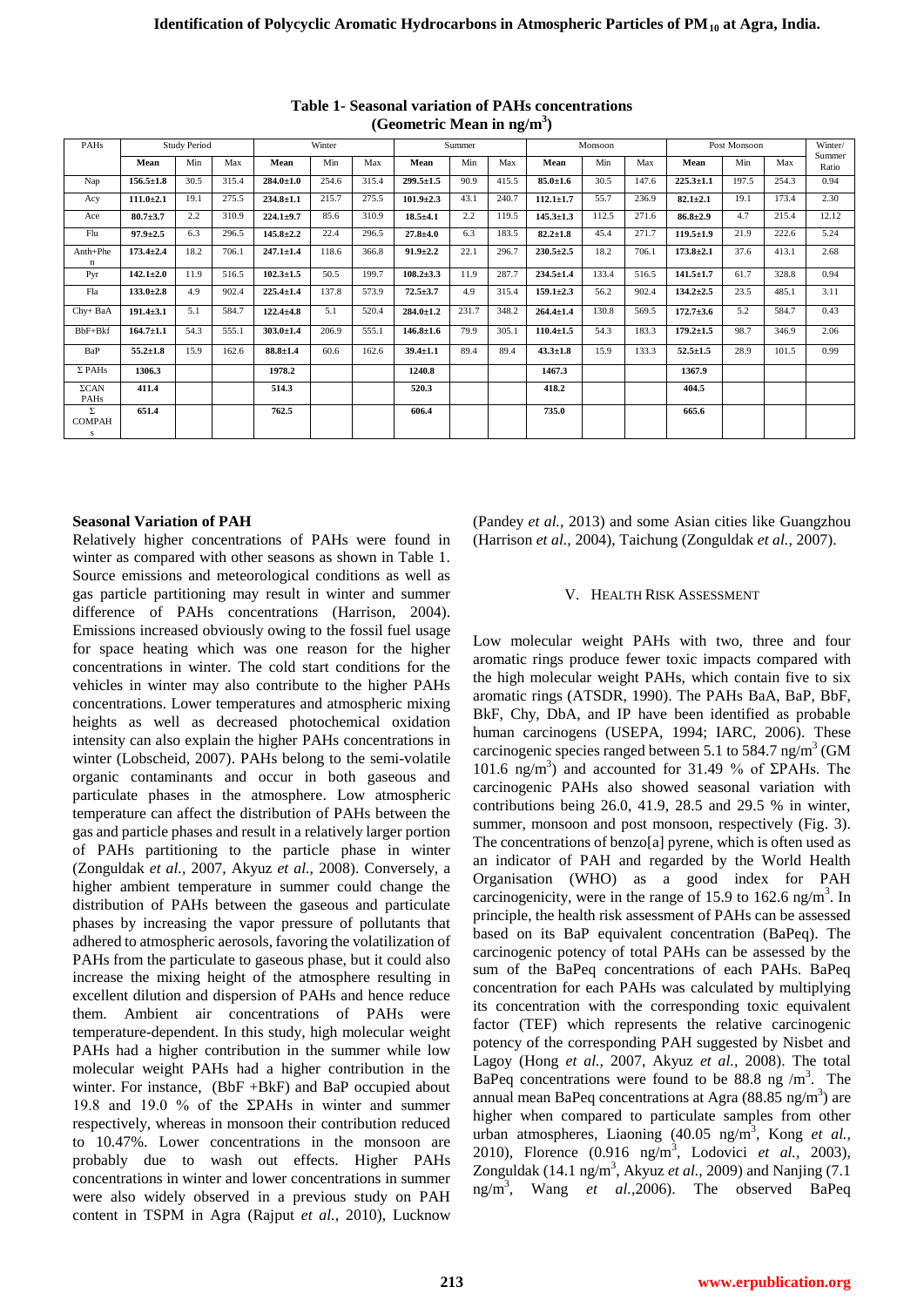## **International Journal of Engineering and Technical Research (IJETR) ISSN: 2321-0869, Volume-2, Issue-8, August 2014**

concentrations are an alarming signal for pollution risks in relation to human health.



**Fig. 3- Comparative study of Carcinogenic and combustion derived PAHs**

#### VI. CONCLUSIONS

Sixteen polycyclic aromatic hydrocarbons were identified and quantified in the PM10 during the period from July 2010 to December 2012. It was observed that ambient air particle (PM10)-bound PAHs were higher or comparable with those of other cities of India and a few overseas countries. Levels of PM10 and PM10-associated PAHs also showed distinct seasonal variations with peak levels in winter and post monsoon, respectively. The concentration of individual compounds varied between 55.2 to 163.8 ng/m<sup>3</sup>, while summed PAH mass concentration ( $\Sigma$ PAHs) in PM<sub>10</sub> varied between 20.1 to 3214 ng  $/m<sup>3</sup>$ . The dominance of three- to four-aromatic–ring PAHs in the majority of samples indicates that biomass combustion and vehicle emissions were the predominant sources. The concentration of total combustion derived and carcinogenic PAHs bound to ambient air particles (PM<sub>10</sub>) of Agra accounted for 52.2% and 35.7% of  $\Sigma$ PAHs, which comes from combustion sources.

Estimation of health risk associated with exposure to these compounds was made by using BaPeq than using the simple concentrations of BaP. The potential BaPeq, based on total concentration is 88.8 ng/m3 is larger than the limits of 1 ng/m3 set by various legislations.

#### ACKNOWLEDGEMENT

The authors are grateful to the Director, Dayalbagh Educational Institute, Dayalbagh, Agra; Head, Department of Chemistry for facilities provided and Department of Science and Technology, DST project No.: SR/S4/AS:282/ 07, New Delhi, for financial assistance. Mr. Jitendra Dubey acknowledges UGC for Research fellowship for Meritorious students.

#### REFERANCE

[1] Akyuz M., Cabuk H., 2008. Particle-associated polycyclic aromatic hydrocarbons in the atmospheric environment of Zonguldak, Turkey. Science of the Total Environment. 405, 62–70.

- [2] Akyuz M., Cabuk H, 2009. Meteorological variations of PM2.5/PM10 concentrations and particle-associated polycyclic aromatic hydrocarbons in the atmospheric environment of Zonguldak, Turkey, J. Hazard. Mater. 170 ,13–21.
- [3] Agency for Toxic Substances and Disease Registry ,1990. Polynuclear aromatic hydrocarbon (PAH) toxicity. Case studies in environmental health medicine #13. United States Department of Health and Human **Services**
- [4] [Baek](http://www.sciencedirect.com/science/article/pii/004896979290354U) S.O., [Goldstone](http://www.sciencedirect.com/science/article/pii/004896979290354U) M.E., [Kirk](http://www.sciencedirect.com/science/article/pii/004896979290354U) P.W.W., [Lester](http://www.sciencedirect.com/science/article/pii/004896979290354U) J.N., [Perry](http://www.sciencedirect.com/science/article/pii/004896979290354U) R., 1992. Concentrations of particulate and gaseous polycyclic aromatic hydrocarbons in London air following a reduction in the lead content of petrol in the United Kingdom. Science of the Total Environment 111(2-3), 169-199.
- [5] Benner B.A., Gordon Jr. G.E., Wise S.A., 1989. Mobile sources of atmospheric polycyclic aromatic hydrocarbons: a roadway tunnel study. Environmental Science and Technology 23, 1269– 1278.
- [6] Barale R., Giromini L., Ghelardini G., Scapoli C., 1991. Correlations between 15 PAHs and the mutagenicity of the total PAH fraction in ambient air particles in La Spezia (Italy). Mutal. Res. 249, 227-241.
- [7] Bourotte C., Fortic M.C., Taniguchi S., Bıcego M.C., Lotufo P.A., 2005. A wintertime study of PAHs in fine and coarse aerosols in Sao Paulo city, Brazil. Atmospheric Environment 39, 3799–3811.
- [8] Brown, J.R., Field R.A., Goldstone M.E., Lester J.N., Perry R., 1996. Polycyclic aromatic hydrocarbons in central London air during 1991 and 1992. Science of The Total Environment 177( 1–3), 73–84.
- [9] Cheng Y, Ho KF, Wu WJ, Ho SSH, Lee SC, Huang Y et al .,2012. Real-time characterization of particle-bound polycyclic aromatic hydrocarbons at a heavily trafficked roadside site. Aerosol Air Qual Res 12:1181–1188.
- [10] Chow J., Chen L.A., Ho S.H., Koracin D., Zielinska B., Tang D., Perera F., Cao J. and Lee S.C., 2006. Exposure to PM2.5 and PAHs from the Tong Liang, China Epidemiological Study. Journal of Environmental Science and Health, Part A: Toxic/Hazardous Substances and Environmental Engineering 41(4), 517-542.
- [11] Cincinelli A., Mandorlo S., Dickhut R.M., Lepri L., 2003. Particulate organic compounds in the atmosphere surrounding an industrialised area of Prato (Italy). Atmospheric Environment 37 (22), 3125-3133.
- [12] Denissenko M.F., Pao A., Tang M., Pfeifer G.P., 1996. Preferential formation of benzo[a]pyrene adducts at lung cancer mutational hotspots in P53. Science 18, 430-432.
- [13] Fang G.C. Chang K.F., Bai H.2004. Estimation of PAHs dry deposition and BaP toxic equivalency factors (TEFs) study at urban, Industry park and rural sites in central Taiwan Taichung. Chemosphere 55 (6),787-796.
- [14] Finlayson-Pitts B.J., Pitts Jr. J.N., 2000. Chemistry of the Upper and Lower Atmosphere. Theory, Experiments and Applications. Academic Press. 969 pp.
- [15] Fraser M. P., Cass G. R., Simoneit B. R. T., Rasmussen R. A., 1998. Air quality model evaluation data for organics: 5.  $C_6-C_2$  nonpolar and semipolar aromatic compounds. Environmental Science and Technology 32, 1760–1770.
- [16] Guo H.L., Lu C.G., Yu Q. and Chen L.M., 2004. Pollution characteristics of polynuclear aromatic Hydrocarbons on airborne particulate in Shanghai. Journal of Fudan University (Natural Science) 43, 1107-1112.
- [17] Harrison R.M., Jones A.M., Lawrence R. G., 2004. Major component composition of PM<sub>10</sub> and PM<sub>2.5</sub> from roadside and urban background sites. Atmospheric Environment 38, 4531–4538.
- [18] Hassan SK, Khoder MI., 2012. Gas-particle concentration, distribution, and health risk assessment of polycyclic aromatic hydrocarbons at a traffic area of Giza, Egypt. Environ Monit Assess 184:3593–3612.
- [19] He L.Y., Hu M., Huang X.F., Zhang Y.H., Tang X.Y., 2006. Seasonal pollution characteristics of organic compounds in atmospheric fine particles in Beijing. Science of the Total Environment. 359(1-3), 167–176.
- [20] Hauser R., Godleski J., Hatch V., Christiani D.C., 2001. Ultrafine particles in human lung macrophages. Arch. Environ. Health 56, 150-156.
- [21] Hong H.S., Yin H.L., Wang X. H., Ye C.X.,2007. Seasonal variation of PM10-bound PAHs in the atmosphere of Xiamen, China, Atmo X.H.s. Res. 85, 429–441.
- [22] IARC, (International Agency for Research on Cancer) 1983. Polynuclear Aromatic Compounds. Part 1. Chemicals, Environmental and Experimental Data. IARC Monographs on the Evaluation of the Carcinogenic Risk of Chemicals to Humans, vol. 32. WHO, International Agency for Research on Cancer. 155-161, 225-231.